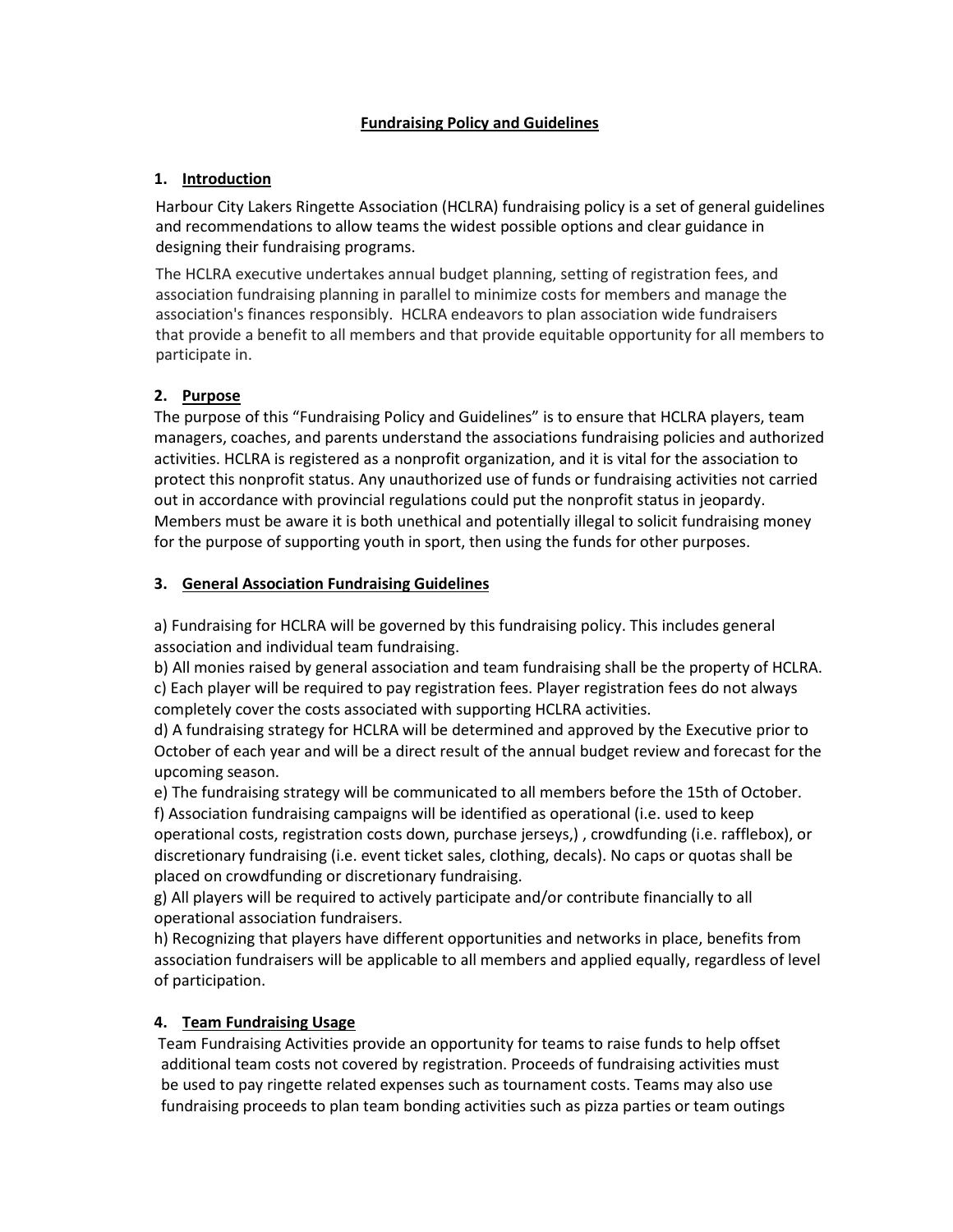and to purchase items outlined below. All proceeds of team fundraising activities must be utilized for the benefit of all members of the team. In no event should any funds raised through team fundraising activities be allocated to the benefit of a single player or a subset of players on the team. HCLRA is not responsible to manage the collection and disbursement of funds raised by teams.

In the event of a fundraising surplus in a team account:

- a) There will be no rebates of the initial registration fees previously paid to HCLRA
- b) The player may be reimbursed for team fundraising expenses up to the maximum of funds paid directly by the player, also known as "seed money" (a player cannot profit from fundraising/sponsorship).
- c) All funds raised are the property of the Harbour City Lakers Ringette Association. Any surplus remaining at the end of each season will automatically revert to the association. This transfer must be made no later than 60 days after the end of the season, which is typically on or around April 15<sup>th</sup>.

Teams may plan, budget and fundraise only for the following purposes:

- a) Tournament team registration fees
- b) Additional ice time
- c) Referees for exhibition games
- d) Costs for yearend banquet/team event
- e) Team building events
- f) Team costs including travel to major out of province tournaments must be budgeted for separately and approved by the Board. Travel costs (bus rentals/airfare) will not be approved for teams at the U7/9, U10, U12 divisions.

Team surplus funds can be used to purchase the following items, however parental contributions for the items outlined below is strongly encouraged. Specific fundraising for these items should not occur without written approval from the executive.

- a) Team jackets/sweaters
- b) Team track suits
- c) Team hats
- d) Team equipment bags
- e) Any personal ringette equipment i.e. waterbottles
- f) Tickets to sporting events or other entertainment
- g) Sweater name tag

#### **5. Team Fundraising Procedures**

- a) All teams must formulate a budget and circulate the budget to team parents/members
- b) Any fundraising events that require significant financial commitments on behalf of the player must be pre-approved by all players on the team.
- c) Any fundraising from government sources will be split equally amongst all players on the team.
- d) The team should determine whether the fundraising activity is pre-approved (see Section 6),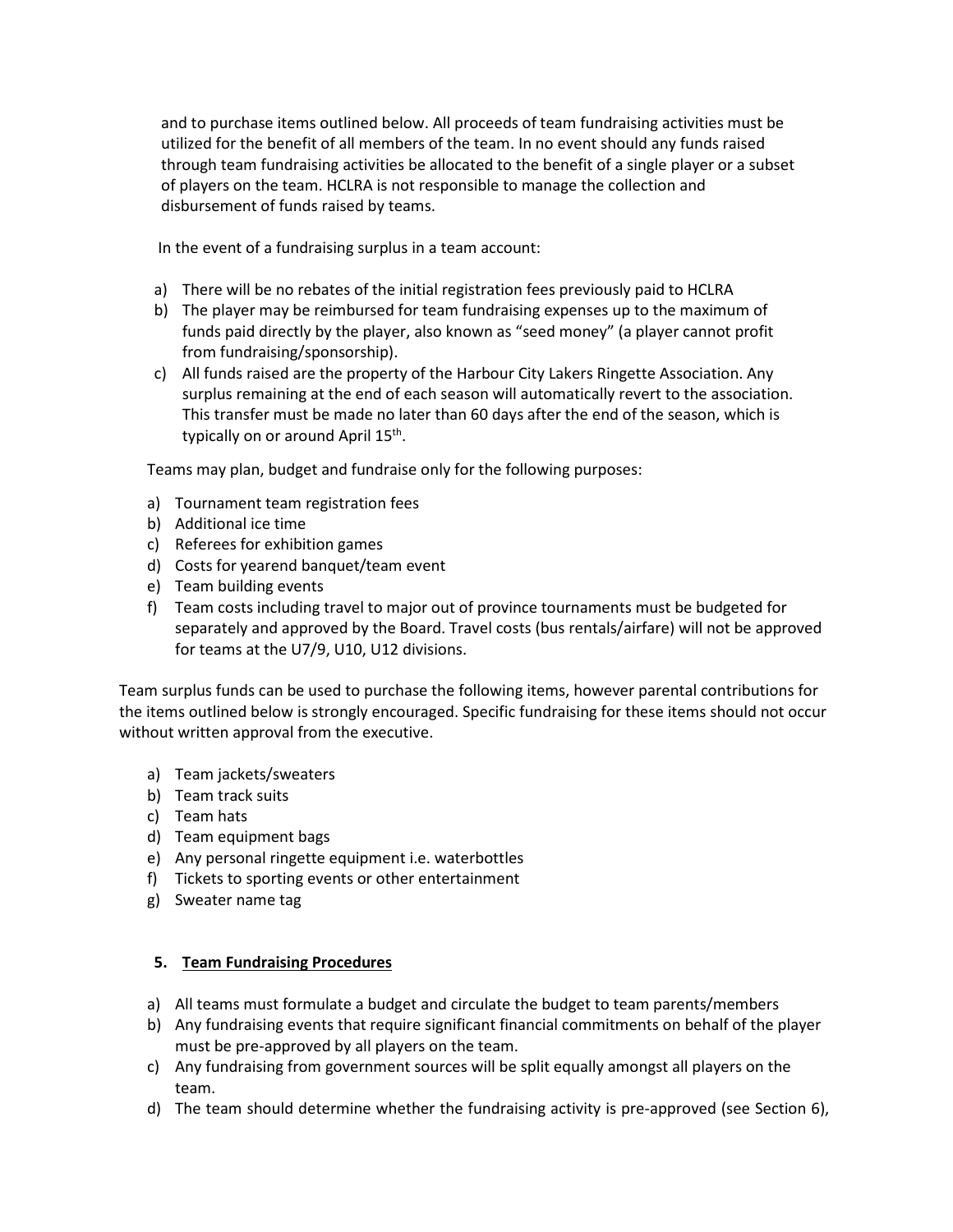or whether approval is required by the Board.

- e) The Team will engage in the fundraising activity
- f) All funds from any fundraising opportunity must be deposited in the team bank account and accounted for on the team financial statement. Receipts should be retained by the team treasurer/manager until 60 days after the season end.
- g) All fundraising events must be well-supervised and controlled by team staff or designated guardians/parents.
- h) Team management is responsible for ensuring Association Guidelines and Municipal By -Laws are followed.

# **6. Team Pre-Approved Fundraising Activities**

Teams that desire to engage in the following fundraising activities do not need to seek board approval:

- a) Bottle drives, Bake sales
- b) Team garage sales, flea markets
- c) Team fundraising organized product sales (i.e chocolate bars)
- d) Pancake breakfasts/restaurant takeover in partnership with local restaurants
- e) Fundraisers in conjunction with a local recognized fundraiser i.e. Value Village, Flipgive
- f) Teams may advertise sponsors on their jerseys for a minimum \$100 donation per jersey and have an advertising banner on the bench for a minimum \$300 donation. Purchase of banners is at the discretion of the team.
- g) 50/50, Raffles and other ticket sales must be conducted in accordance with the regulations set out by The **Alcohol, Gaming,** Fuel and Tobacco Division of Service **Nova Scotia.**
- h) In person sales should be conducted within HCL's boundaries.

#### **Team Activities requiring Board Approval or Prohibited**

- a) Any calendar or like-product featuring photographs of HCLRA players, coaches, or members
- b) Any item containing a HCLRA logo
- c) Alcoholic beverages, tobacco or cannabis products and/or related gift cards may not be used as prizes.
- d) Items sold should not conflict with or duplicate association fundraisers.

#### **7. Team Sales of HCL Apparel or Gear for Fundraising Activities**

All requests for fundraising sales of HCLRA apparel or gear must be submitted to the board for approval. Subject to the approval by the board,the following guidelines will apply:

- a) Examples or samples of any apparel or gear that is the subject of a proposed apparelor gear must be submitted to the board with the fundraising application (photographs, diagrams, or illustrations are acceptable if physical samples are not available).
- b) All apparel must be primarily offered in the HCLRA colors of red, white ,and blue.
- c) If a team wishes to sell a product not offered by the HCLRA online store supplier the team may contract with a third-party manufacturer, but the Association shall not be responsible